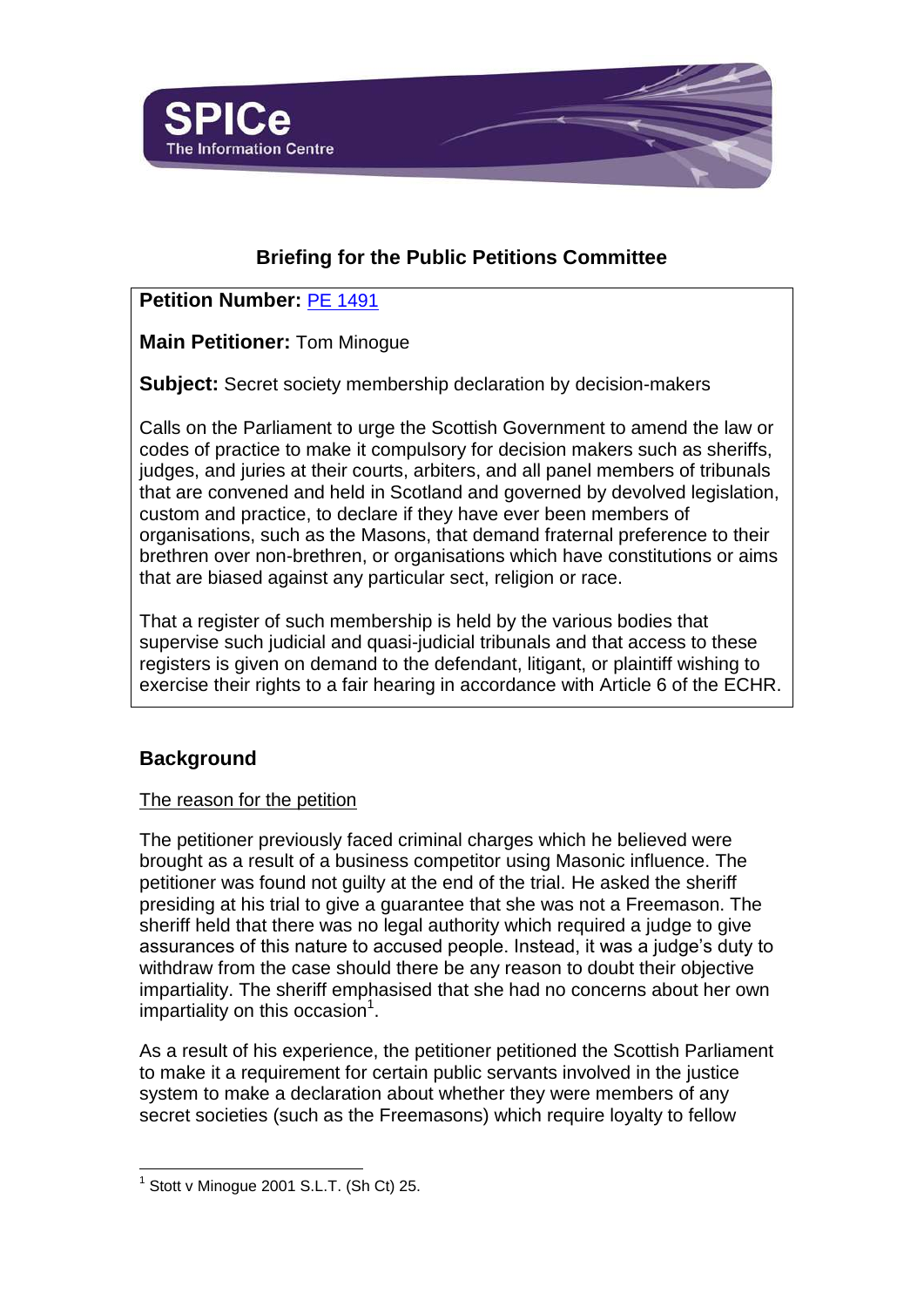members. The original petition (PE306) was lodged in 2000 and eventually closed by the Justice 2 Committee in March 2003.

The current petition is, according to Mr Minogue, in much the same terms, except that he is calling for the duty to disclose membership of secret societies to be extended to jury members as well as public servants involved in the justice system.

#### Freemasonry

The [Grand Lodge of Scotland](http://www.grandlodgescotland.com/index.php/about-masonry) (the administrative office for Scottish Freemasons in Scotland and abroad) describes Freemasonry as "a society of men concerned with moral and spiritual values".

Much about the practices of Freemasons is secret, although it is believed that members have to swear an oath of fidelity to one another. This has led some to come to the conclusion that Freemasons may act to benefit other members, sometimes to the detriment of non-members. Others argue that, whether or not Freemasons actually act to benefit each other, their membership of a secret, fraternal organisation raises doubts about their ability to act impartially.

### Speculative Society of Edinburgh

The Speculative Society of Edinburgh is described by its members as an after-dinner debating society linked to the University of Edinburgh. It came to public attention in the early 2000s when Robbie the Pict (a campaigner against tolls on the Skye Bridge) asked for his appeal to be dealt with by judges who were not members. The membership of the society at the time was thought to contain a number of senior judges as well as business men connected with the Skye Bridge $^2$ .

### Historic legal restrictions on freemasons

The Unlawful Societies Act 1799 made it an offence to be a member of a secret society (one which had a secret membership and where members were required to take an oath not authorised by law). Freemasons were exempt from the law, but only if two members certified before a magistrate that the society was a recognised Freemason organisation, details of the usual times and places of meetings were provided and a list of members was supplied, annually, to the local "clerk of the peace". These requirements remained in force until 1967.

### Action in England and Wales

The House of Commons Home Affairs Committee undertook two investigations into the influence of Freemasonry. Its report, "Freemasonry in the Police and in the Judiciary" was published in March 1997 $3$ . The

 2 Seenan, G. (2003) ["Lifting the lid on judges' secret society"](http://www.theguardian.com/uk/2003/feb/19/ukcrime.humanrights). *The Guardian*. 19 February 2003.

<sup>3</sup> House of Commons Home Affairs Committee. (1997) *Freemasonry in the Police and the Judiciary.* Third Report Session 1996-97 (HC 192-I). London: The Stationery Office.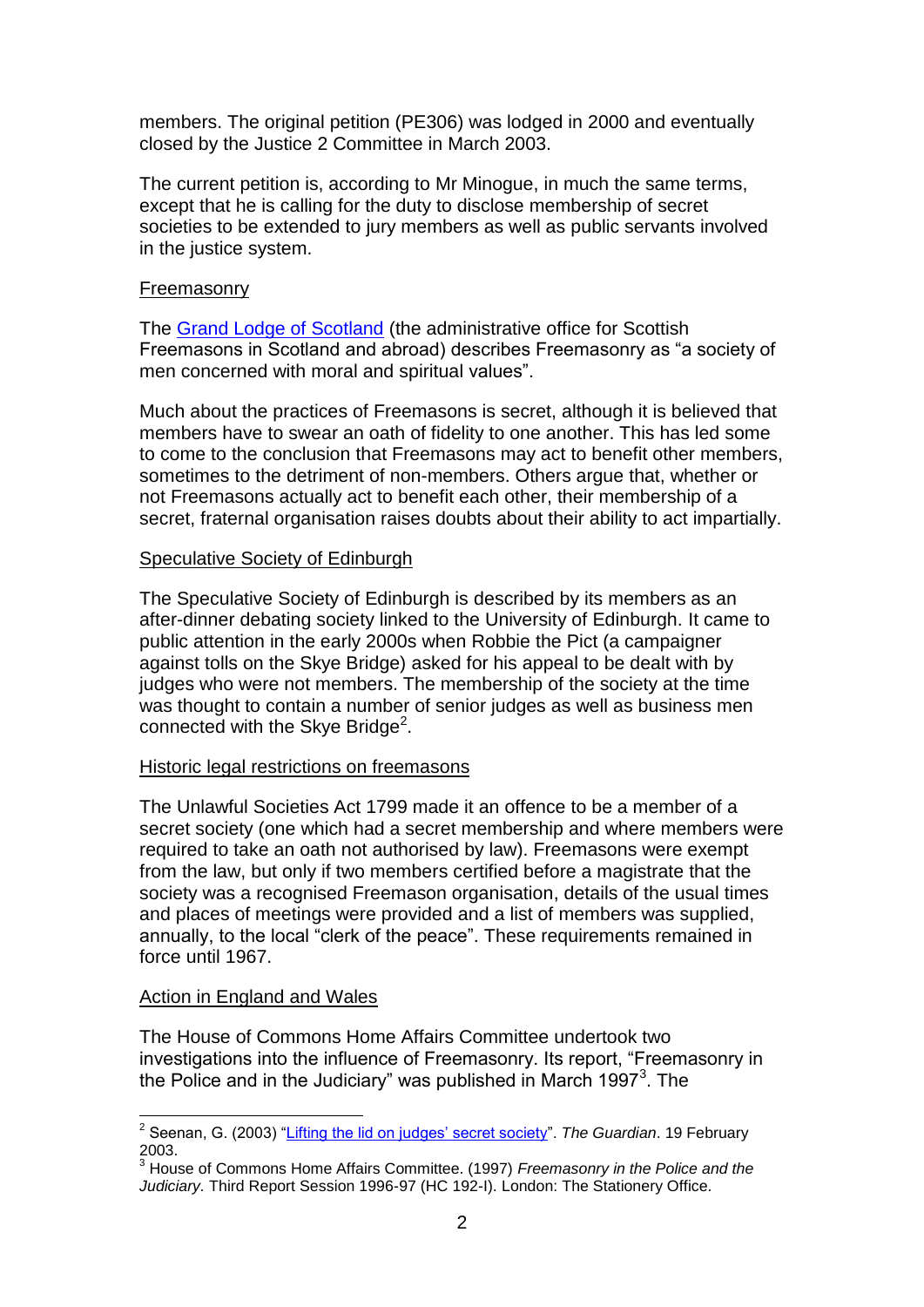Committee's evidence and recommendations were limited to England and Wales. Its key recommendation was (see paragraph 56):

"…that police officers, magistrates, judges and crown prosecutors should be required to register membership of any secret society and that the record should be available publicly."

The UK Government responded to the recommendation by agreeing that it would be a requirement for all those appointed in the future to the judiciary, magistracy, police, legally qualified staff at the Crown Prosecution Service and, in addition, to the Probation Service and Prison Service, to declare whether they were or became Freemasons. In addition, current staff of the above bodies would be invited to declare membership in a register set up for the purpose<sup>4</sup>.

This resulted in a policy from 1998 to 2007 in England and Wales under which judges, police, members of the Crown Prosecution Service and prison and probation staff were asked to declare whether they were Freemasons. However, no action was taken against individuals who made a "nil" return (ie. failed to declare positively whether they were or were not Freemasons) or individuals who did not respond to the request. In addition, it would appear that registers for the police (and potentially some of the other bodies) were not fully developed due to concerns about arrangements for public access, including data protection laws.

Information from 1998 for the judiciary and magistracy suggested that approximately 5% were Freemasons. This is higher than the estimate made by the Home Affairs Committee in 1997 of membership across the adult male population of 2%<sup>5</sup>. Very few members of the Crown Prosecution Service declared themselves to be Freemasons, but the accuracy of the result was affected by the high number (41%) of staff who did not return the form<sup>6</sup>.

#### Freedom of Association

The policy was abandoned for the judiciary and magistracy in 2007 as a result of concerns that it breached the right to freedom of association guaranteed in the Human Rights Act 1998 (which gives the European Convention on Human Rights force of law in the UK courts). In his Written Statement to the House of Commons regarding the change of policy, the Justice Secretary highlighted two cases heard by the European Court of Human Rights<sup>7</sup>.

In the first case [\(Grande Oriente D'Italia di Palazzo Guistiniani v Italy](http://hudoc.echr.coe.int/sites/eng/Pages/search.aspx#{"appno":["35972/97"],"itemid":["001-59623"]}) (No. 1) Case no. 35972/97), the court held that it was a breach of the right to freedom

l <sup>4</sup> House of Commons Home Affairs Committee. (1998) *[Government Reply to the Third Report](http://www.publications.parliament.uk/pa/cm199899/cmselect/cmhaff/80/8001.htm)  [from the Home Affairs Committee Session 1996-97: Freemasonry in the Police and the](http://www.publications.parliament.uk/pa/cm199899/cmselect/cmhaff/80/8001.htm)  [Judiciary](http://www.publications.parliament.uk/pa/cm199899/cmselect/cmhaff/80/8001.htm)*. First Special Report Session 1997-98 (HC 577).

 $5$  Op cit No. 3. Paragraph 22.

<sup>6</sup> House of Commons Home Affairs Committee. (1999) *[Freemasonry in Public Life](http://www.publications.parliament.uk/pa/cm199899/cmselect/cmhaff/467/46702.htm)*. Second Report Session 1998-99 (HC 467).

<sup>&</sup>lt;sup>7</sup> [Written Ministerial Statement from the Secretary of State for Justice.](http://www.publications.parliament.uk/pa/cm200809/cmhansrd/cm091105/wmstext/91105m0002.htm#09110553000015) Hansard HC Deb 5 November 2009. Col 56WS.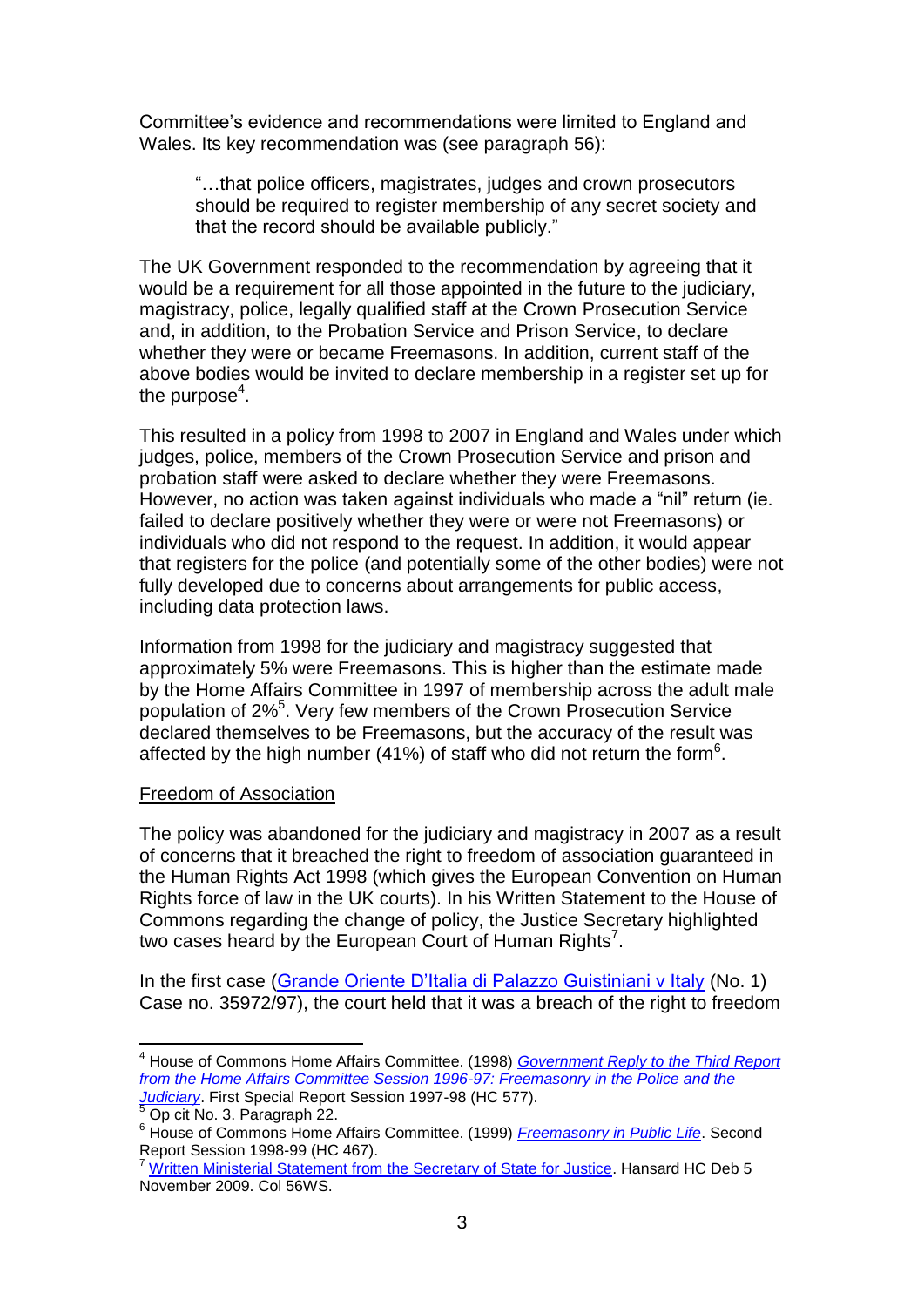of association to prevent people taking up various public appointments on the basis that they were Freemasons. In the second case [\(Grande Oriente D'Italia](http://hudoc.echr.coe.int/sites/eng/Pages/search.aspx#{"itemid":["002-2727"]})  [di Palazzo Guistiniani v Italy \(No. 2\)](http://hudoc.echr.coe.int/sites/eng/Pages/search.aspx#{"itemid":["002-2727"]}) Case no. 26740/02), the court held that treating membership of the Freemasons differently to non-secret societies was unjustified discrimination.

Note that article 11 of the European Convention on Human Rights does not prevent restrictions on freedom of association being placed on the police or those involved in the "administration of the State". In addition, it is unclear whether a requirement to declare membership of a broad category of organisations which may include the Freemasons would be considered to breach the right to freedom of association.

## **Scottish Government Action**

The Scottish Government has declined to ask the judiciary or other public servants to make a declaration regarding their membership of secret societies such as the Freemasons. In answer to a written parliamentary question (S1W-23539), the then Minister for Justice, Jim Wallace, noted that candidates for judicial office were asked to disclose any potential conflict of interest, covering their personal, professional and social life.

## **Scottish Parliament Action**

The Scottish Parliament has dealt with several petitions which express concern about the influence of Freemasonry:

- [PE693](http://archive.scottish.parliament.uk/business/petitions/docs/PE693.htm) (December 2003) alleged a Masonic conspiracy which resulted in the petitioner going to prison. It called for a requirement for the parties to legal proceedings to declare membership of secret societies such as the Freemasons. This petition was referred to the Justice 2 Committee for information only and closed.
- $\cdot$  [PE652](http://archive.scottish.parliament.uk/business/petitions/docs/PE652.htm) (June 2003) alleged a Masonic connection to the Dunblane Massacre and the Cullen Inquiry which investigated it. It called for, among other things, a requirement for the judiciary, public servants and elected representatives to register membership of secret societies such as the Freemasons. The Petitions Committee wrote to the Lord Advocate regarding timescales for the release of information in relation to the Cullen Inquiry but not about other aspects of the petition
- $\cdot$  [PE306](http://archive.scottish.parliament.uk/business/petitions/docs/PE306.htm) (November 2000) the original petition put forward by the current petitioner. It called for a requirement on the judiciary to declare membership of the Freemasons and for a register of their declaration to be available to litigants

### Consideration of the petitioner's original petition

The Petitions Committee referred petition PE306 to the Justice 2 Committee. The Justice 2 Committee sought further evidence from the Sheriffs' Association, the Scottish Consumer Council and the Minister for Justice. After